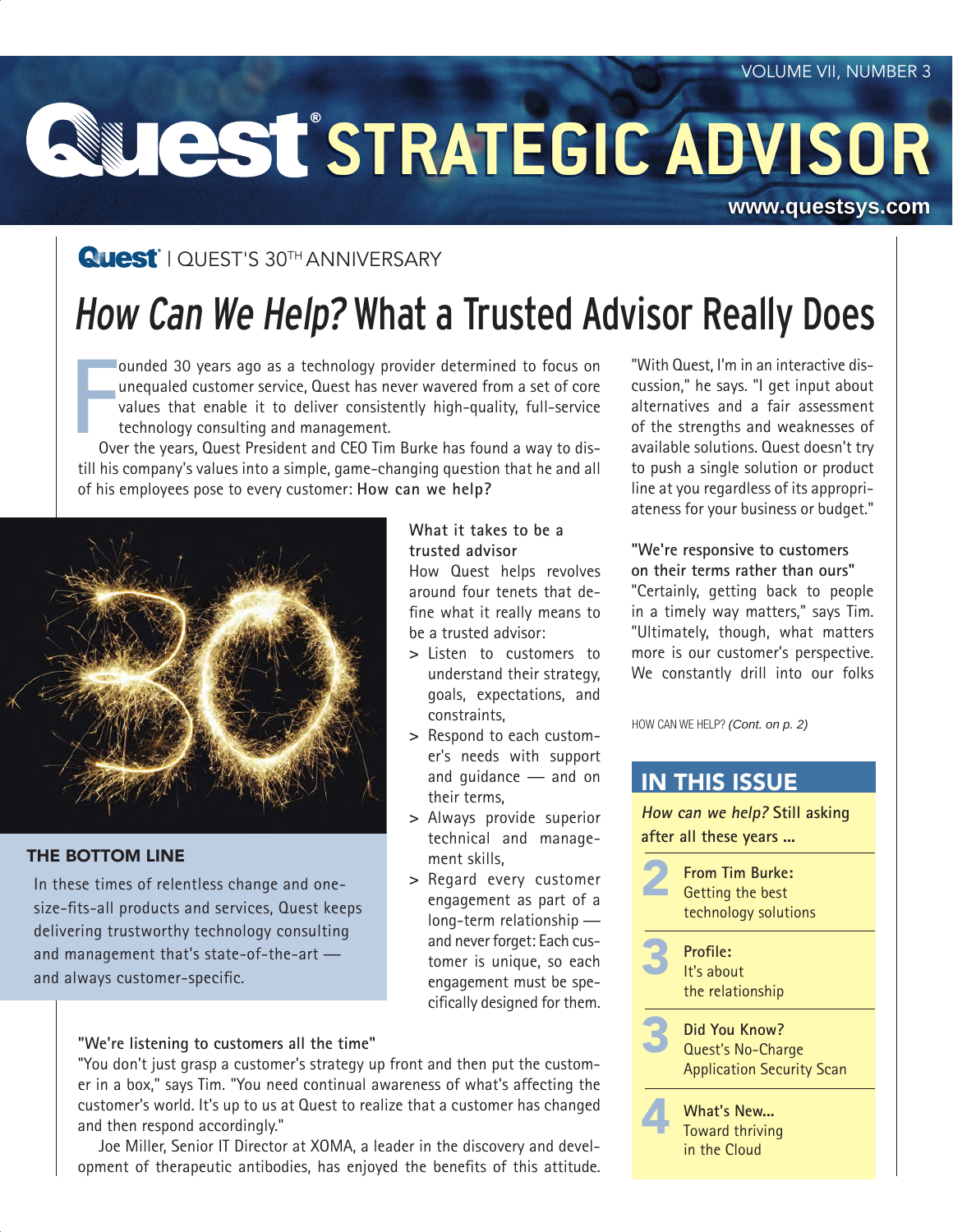### **Quest STRATEGIC ADVISOR**

the need to be engaged, to respond to the customer's timeframes. We don't impose our ideas of what responsive is for the customer — we let them tell us."

Susan Mansfield, CIO at Teichert, a construction services firm, offers evidence: "Our Quest account manager ... is always there for us, ready to reach into Quest's technical resources to get us an answer or provide advice."

"Quest's technical talent is fantastic. We've never had a technical issue they couldn't handle. It's quite nice having people with their level of expertise working your IT issues."

**"We're here to share information with our customers and provide them guidance"**

"We value knowledge-transfer very highly," Tim notes. "And it's a twoway street. We encourage customers to talk with us about issues they're facing, and we constantly survey our customers to keep abreast of what's important to them. We also never stop working on our ecosystem of technical skills. I'm very proud of the competence of our people, the depth and breadth of technology skills we offer. We're always adding new resources."

Frank Lucido, Director of Information Technology at global negotiation training firm BayGroup International, seconds that. "Quest's technical talent is fantastic," he says. "We've never had a technical issue they couldn't handle. It's quite nice having people with their level of expertise working your IT issues."

## HOW CAN WE HELP? *(Cont. from p. 1)* FROM TIM BURKE...

# Getting the Best Technology Solutions

or 30 years, we at Quest have been listening to our customers, understanding their unique needs, and working with them to deliver the technology capabilities their businesses rely on. **F**

Chief among the many things we've learned is this: The best technology solutions combine the cost advantages of mass-produced commodity products and services with customized design, configuration, and integration — and this combo should be provided by skilled, experienced technology specialists who have taken the time to study and understand the particular capability needs of a customer's business.

Why is this so? Mostly it's because today's information technology is very complex — and because there's so much of it. Without sufficient technical acumen, you're bound to make technology acquisition decisions for reasons that have too little to do with your real business

and technical requirements and too much to do with vendor hype or a salesman's personality or clever, sleight-of-hand advertising.

And the result is that you pay more than you should for technology that doesn't fit right and dulls your competitive edge.

If you want world-class technology that fits your business right, talk to a trusted advisor who has a stake in your success rather than in some vendor's offering.

CHECK OUT MORE OF TIM'S THINKING AT [www.questsys.com/ceoCorner](http://www.questsys.com/ceoCorner)

#### **"We're in it for the long haul"**

"We always seek a long-term relationship with our customers," Tim declares. "We're not here to just sell a box or a product. We're here to help customers achieve their specific, unique goals and to do that we expect to customize what we offer so our customers get the IT capabilities they really need."

Moreover, Quest simply does not believe in adversarial relationships. "I want customers to feel good about doing business with Quest," says Tim. "And I want Quest employees to feel good about working hard for our customers."

BayGroup's Frank Lucido can testify to that. "I've worked with these folks for more than seven years," he says. "I can't tell you the number of times Quest has told me that an approach I saw as viable was probably not the best for my situation — even though that approach might have made them more money. I turn to them for anything I need, and I trust what they tell me."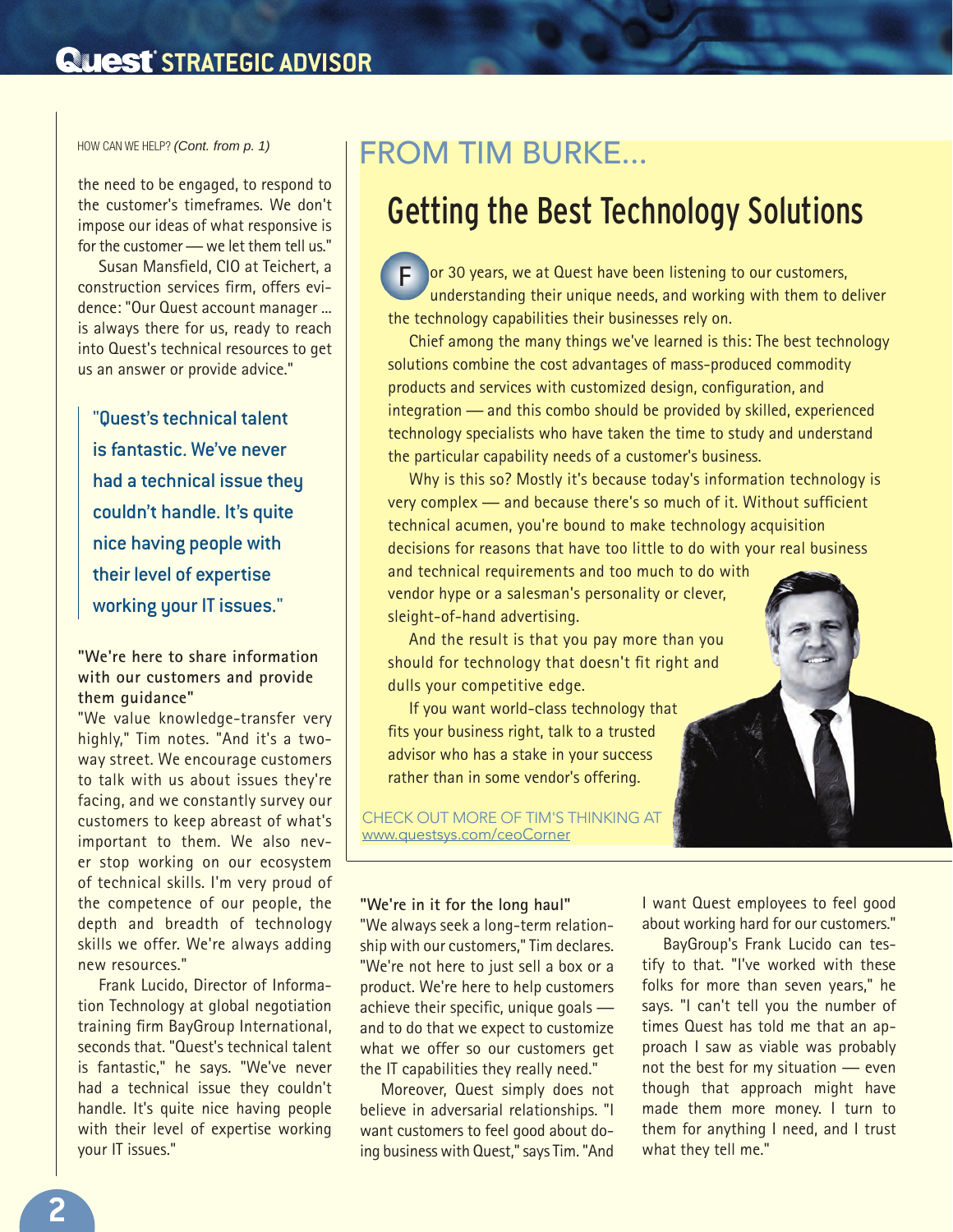# How Quest Helps: It's About the Relationship, Friend

f you've reached the point where a series of one-off, lowestcost technology purchases has left you feeling frustrated, you might be ready to switch your focus.

**I**<br>I<br>Sur Do all the math, and you may find that minimally supported technology-in-a-box transactions actually cost more than a reliable, trustworthy relationship with a vendor-neutral technology provider like Quest whose mandate is to help you maximize the success of your business.

# Quest at a Glance

- $\rightarrow$  Founded in 1982; privately owned; \$90M+ annual revenues and debt free; 100+ employees
- $\rightarrow$  Top Value-Added Reseller (CRN 2012 Tech Elite 250, CRN 2012 Cloud Elite, MSPmentor top 100, VARBusiness 500)
- $\rightarrow$  Builds and supports private, public, and hybrid Cloud solutions on site or via 23 secure, SSAE 16 Type II-certified Service Delivery Centers worldwide
	- > Infrastructure-as-a-Service
	- > Desktop-as-a-Service
	- > Data Protection/Security-as-a-Service
	- > Disaster Recovery/Business Continuity -as-a-Service
	- > Messaging & Collaboration -as-a-Service
	- > Application Development/Test -as-a-Service
- $\rightarrow$  QuestFlex®: The ability to shape your own Cloud — and your own servicelevel agreement
- $\rightarrow$  Managed Services provider since 1999 > Security
	- > Wireless/mobile device management
	- > Data backup/storage
	- > Disaster recovery/business continuity
	- > Networking
	- > Telecommunications & transport
	- > Email
	- > VoIP
- $\rightarrow$  Professional services; physical infrastructure/security services; technical staffing
- $\rightarrow$  Always vendor-neutral; access to products/services from all the major IT vendors

#### **A dangerous chasm**

Not every company needs the kind of skill, experience, and long-term commitment that Quest provides its customers. Very small organizations

don't always encounter the daunting complexities of current technologies, and very large organizations hire the substantial and ever-changing in-house technical expertise needed to sustain both efficiency and competitiveness.

However, if your business is part of the vast majority that's somewhere between these extremes, you stand before a dangerous chasm: Although you know your business requirements very well, you struggle at your peril to fully grasp the best ways to benefit from today's technology tools.

And, truth is, IT vendors will advise you to leap right into their product/service line, whether or not it's best for your business.

#### **If you don't succeed, neither do we**

Unlike IT vendors, Quest does not need to sell you one of a gazillion units of the latest, greatest IT wonder, regardless of whether that wonder will help you thrive.

Quest knows that information technology will remain forever critical to your success. So what matters to Quest is exactly that: Your success. And we will do whatever you need to deliver and support success-enabling technology. Because if you don't succeed, neither do we.

# DID-YOU-KNOW?

### Now Available from Quest: No-Charge Application Security Scan

The Internet connection your business depends on may also harbor security vulnerabilities you're not aware of. That's why Quest is offering a new No-Charge Application Scan (available via [www.questsys.com/appscan\)](www.questsys.com/appscan).

Quest will scan one application to help identify any security gaps and vulnerabilities. The scan agent performs a wide variety of tests from a hacker's point of view, including malformed packets, protocol and known framework issues, injection testing, etc. The scan does additional discovery as it goes (extraneous content, known vulnerabilities, etc.), finding bugs efficiently and effectively.

Once completed, Quest experts will review the scan results with you and go over any vulnerabilities that are found.

Quest's No-Charge Application Scan is one of 13 no-cost reviews and assessments available from Quest to help you determine the state of your IT infrastructure and capabilities. The others are:

- Cloud Feasibility Assessment
- Desktop Virtualization Assessment
- Disaster Recovery for the Day
- Replication Services Review
- Network Health Assessment
- Telecom Assessment
- Database Performance Service
- Security for the Half-Day
- Professional Firewall Review
- Physical Threat Vulnerability Review
- Video Surveillance Assessment
- Physical Security Assessment